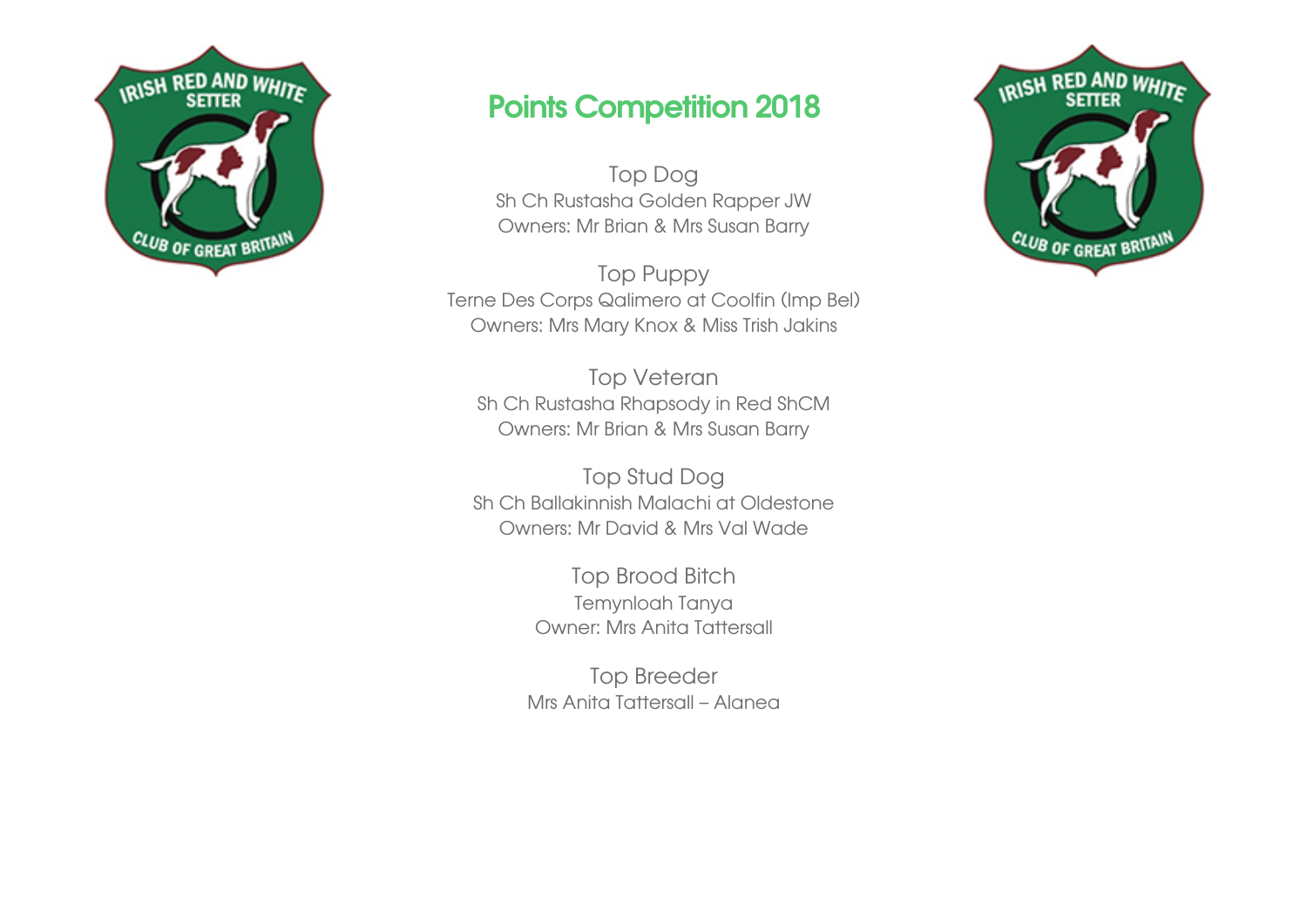| $\mathbf{1}$   | Sh Ch Rustasha Golden Rapper JW                                      | Mr B & Mrs S Barry                             | 512 |
|----------------|----------------------------------------------------------------------|------------------------------------------------|-----|
| $\sqrt{2}$     | Sh Ch Rustasha Rhapsody in Red ShCM                                  | Mr B & Mrs S Barry                             | 390 |
| 3              | Sh Ch Taxus Golden Prince in Balbriggan JW                           | Mr J & Mrs S Cuddy                             | 387 |
| $\overline{4}$ | Sh Ch Alanea Summer Cottage                                          | <b>Mrs A Tattersall</b>                        | 359 |
| 5              | Sh Ch Rustasha Rosa Kim                                              | Mr B & Mrs S Barry                             | 282 |
| 6              | Sh Ch Lovenjoel Sleeping Beauty                                      | Mrs J Tait                                     | 276 |
| 7              | Alanea Game Reserve with Danwish                                     | <b>Miss T Gardner</b>                          | 265 |
| 8              | Sh Ch Killary's Grand Venture with Vanders & Romaunt JW<br>(imp USA) | Mrs R Barney, Mr R Barney & Mrs J Howatson 263 |     |
| 9              | Sh Ch Alanea Holly Fern at Charnborough                              | Mrs M Blackwell Sherratt & Mr T Sherratt       | 228 |
|                | 10 Sh Ch/Ir Sh Ch Vanders Va Voom Avec Wroxham JW                    | <b>Mrs E Walker</b>                            | 219 |
|                | 11 Zendarric It's A Kind of Magic Within Wroxham JW                  | <b>Mrs E Walker</b>                            | 202 |
|                | 12 Terne Des Corps Qalimero at Colin (imp Bel)                       | Mrs M Knox & Miss T Jakins                     | 188 |
|                | 13 Gilliegrae Swift N'Chic                                           | Mr G & Mrs G Hart                              | 163 |
|                | 14 Laoirebay Steel Blue Ocean                                        | Mr S & Mrs A Martin                            | 152 |
|                | 15 Oldestone Charlie's Angel                                         | Mr D & Mrs V Wade                              | 137 |
|                | 16 Sh Ch Ballakinnish Mischief Making Copperwhite                    | <b>Mrs L Ward</b>                              | 126 |
|                | 17 Romaunt Bloomin' Grand at Forestpoint                             | Mr P & Mrs L Collins                           | 118 |
|                | 18 Ianbro Mystic Quartz Shines at Gilliegrae                         | Mr G & Mrs G Hart                              | 111 |
|                | 19 Corranroo Commitment                                              | Mr C Ball & Mrs J Harrison                     | 109 |
|                | 20 Dalcross Dancing Queen with Caispern                              | Mrs G O'Connor                                 | 106 |
|                |                                                                      |                                                |     |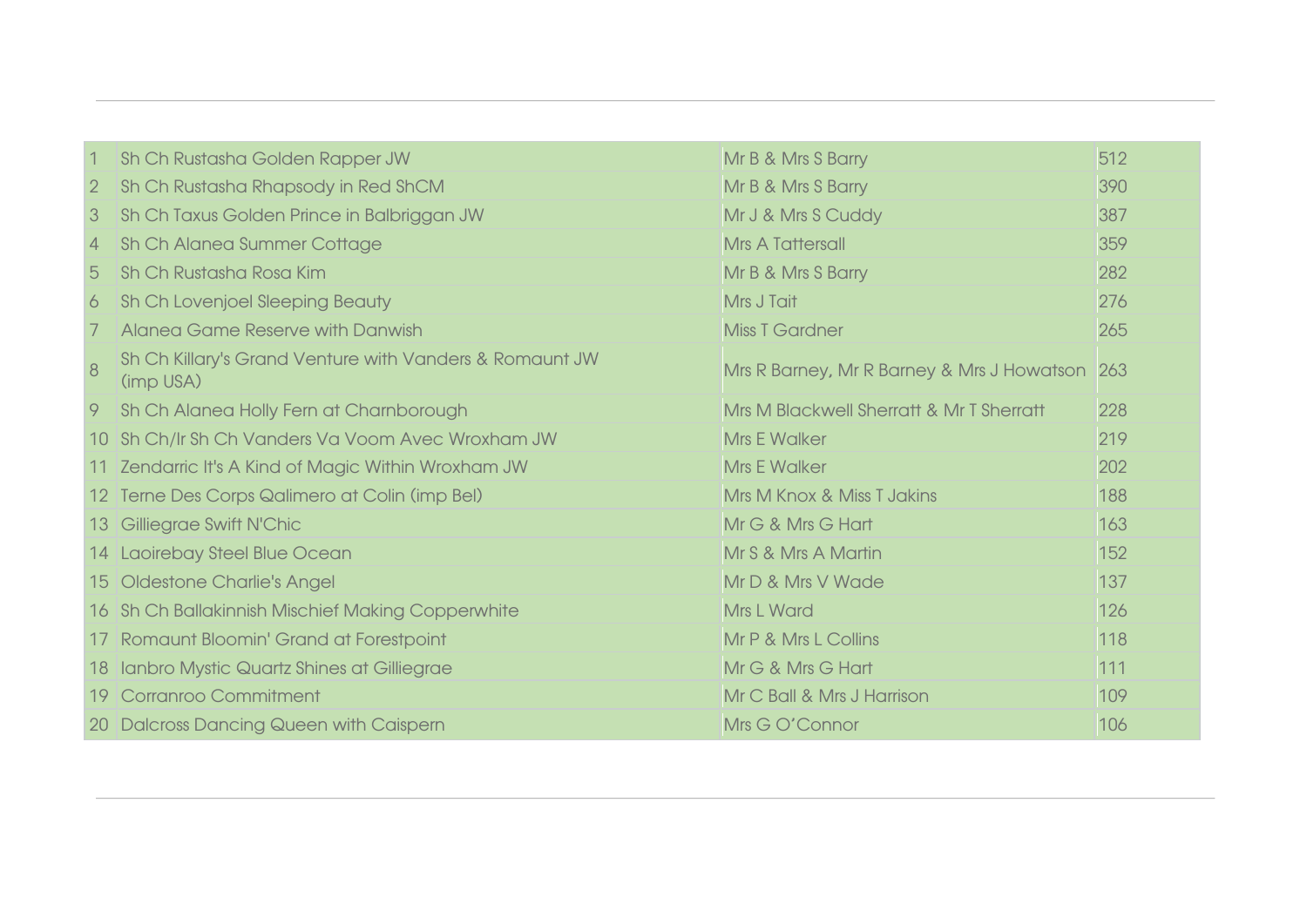Up to and including Belfast

| $\sim$         | Sh Ch Rustasha Golden Rapper JW                                      | Mr B & Mrs S Barry                            | 417 | <b>Top Overall Dog</b> |
|----------------|----------------------------------------------------------------------|-----------------------------------------------|-----|------------------------|
|                | 2 Sh Ch Alanea Summer Cottage                                        | <b>Mrs A Tattersall</b>                       | 317 | <b>Top Bitch</b>       |
| 3 <sup>1</sup> | Sh Ch Rustasha Rhapsody in Red ShCM                                  | Mr B & Mrs S Barry                            | 258 | <b>Top Veteran</b>     |
| $\vert$ 4      | Sh Ch Killary's Grand Venture with Vanders & Romaunt JW (Imp<br>USA) | Mrs R Barney, Mr J Barney &<br>Mrs J Howatson | 238 |                        |
|                | 5 Sh Ch Taxus Golden Prince in Balbriggan JW                         | Mr J & Mrs S Cuddy                            | 229 |                        |
| 6              | Alanea Game Reserve With Danwish                                     | <b>Miss T Gardner</b>                         | 207 |                        |
| $\overline{7}$ | Sh Ch Rustasha Rosa Kim                                              | Mr B & Mrs S Barry                            | 203 |                        |
| 8 <sup>°</sup> | Zendarric It's A Kind Of Magic Within Wroxham                        | <b>Mrs E Walker</b>                           | 190 |                        |
|                | 9 Sh Ch Vanders Va Voom Avec Wroxham                                 | <b>Mrs E Walker</b>                           | 183 |                        |
|                | 10 Lovenjoel Sleeping Beauty                                         | Mrs J Tait                                    | 151 |                        |

## up to and including Blackpool

|                 | Sh Ch Rustasha Golden Rapper JW                                       | Mr B & Mrs S Barry                            | 261 | <b>Top Overall Dog</b> |
|-----------------|-----------------------------------------------------------------------|-----------------------------------------------|-----|------------------------|
| $\sqrt{2}$      | Sh Ch Alanea Summer Cottage                                           | <b>Mrs A Tattersall</b>                       | 228 | <b>Top Bitch</b>       |
| 3               | Sh Ch Killary's Grand Venture for Vanders and Romaunt JW<br>(Imp USA) | Mrs R Barney, Mr J Barney &<br>Mrs J Howatson | 176 |                        |
| $\vert 4 \vert$ | Sh Ch Rustasha Rhapsody in Red ShCM                                   | Mr B & Mrs S Barry                            | 169 | <b>Top Veteran</b>     |
| 5 <sub>1</sub>  | Sh Ch Rustasha Rosa Kim                                               | Mr B & Mrs S Barry                            | 129 |                        |
| 6               | Sh Ch Vanders Va Voom Avec Wroxham                                    | <b>Mrs E Walker</b>                           | 111 |                        |
| 7 <sup>7</sup>  | Zendarric It's A Kinda Magic within Wroxham JW                        | <b>Mrs E Walker</b>                           | 104 |                        |
| 8 <sup>8</sup>  | <b>Taxus Golden Prince in Balbriggan JW</b>                           | Mr J & Mrs S Cuddy                            | 97  |                        |
| 9               | Alanea Game Reserve with Danwish                                      | <b>Miss T Gardner</b>                         | 86  |                        |
|                 | 10 Sh Ch Ballakinnish Mischief Making Copperwhite                     | <b>Mrs L Ward</b>                             | 77  |                        |
|                 | <b>TP</b> Spiralwood Summer Rose                                      | <b>Mrs G Peacock</b>                          | 60  | <b>Top Puppy</b>       |